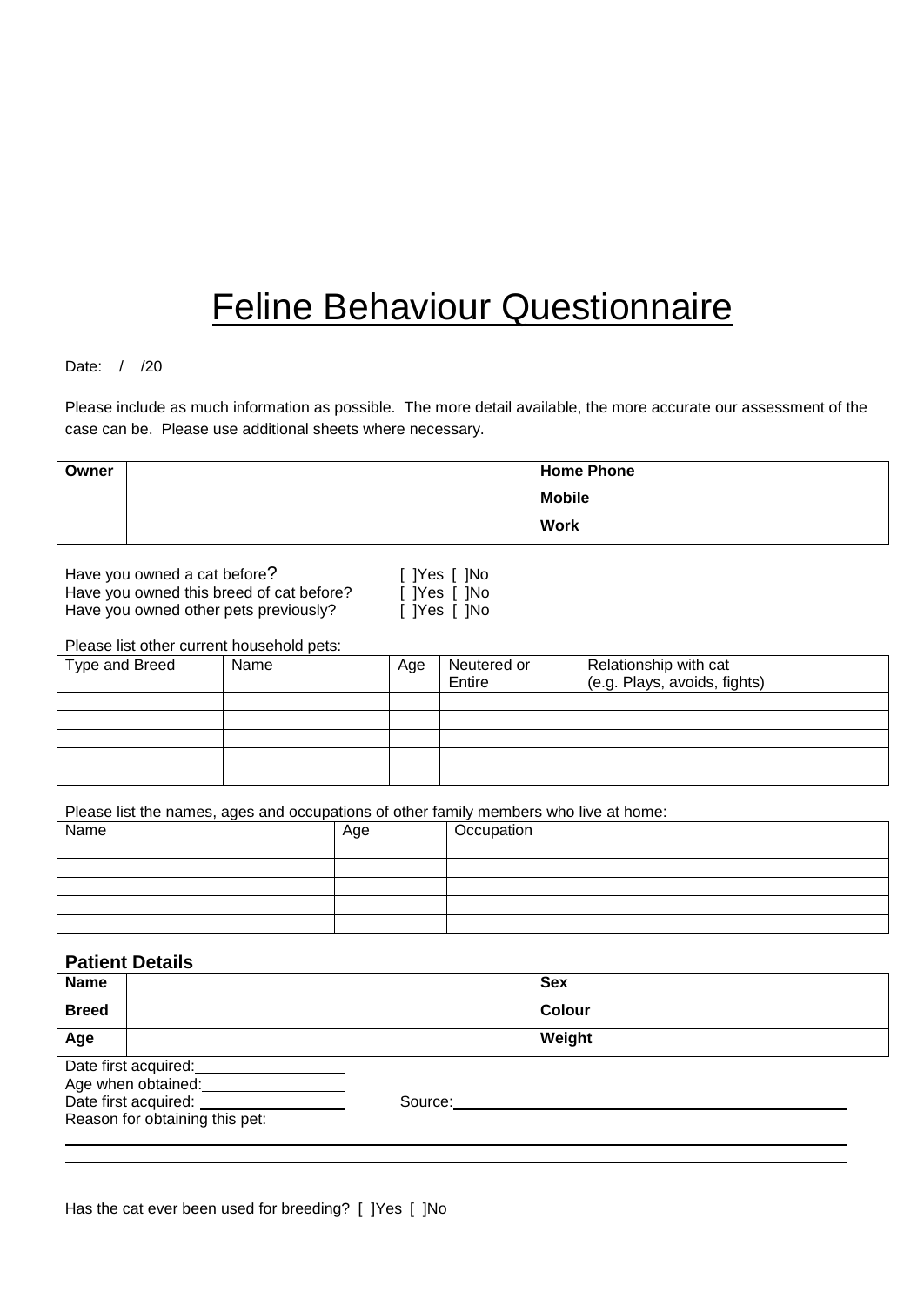If yes, at what age?\_ How would you describe your cat's personality?

# **The Current problem**

1. What is the current problem you are having with your pet?

- 2. When did it begin?
- 3. How long has it been present?
- 4. How old was the pet when it began? .
- 5. Where does the problem occur? .
- 6. With whom? .
- 7. How often? .
- 8. What has been tried to correct or change the problem?
- 9. Is the problem getting [ ]Better [ ]Worse [ ]No Change?
- 10. Do you suspect any cause?
- 11. Describe the 3 most recent incident of the behaviour. Use separate pages as required.

# **Elimination and marking problems (house soiling)**

Please answer the questions below if the problem is Elimination or marking. Elimination behaviour

- 1. Does the cat use a litter tray/box? [ ]Yes [ ]No How often?
- 2. Does the cat use the litterbox for [ ] Urine only [ ] Faeces only [ ] Neither
- 3. Does the cat bury its urine? [ ] Yes [ ]No
- 4. Does your cat bury its faeces? [ ]Always [ ]Usually [ ]Occasionally
	- [ ]Rarely [ ]Never [ ]Don't know
- 5. Is there much digging and scratching in and around the litter tray/box? [ ]Yes [ ]No
- 6. Dose your cat ever eliminate outside the litter tray inside the house? [ ] Yes [ ]No

# **Litter Tray /Boxes**

- 1. How many litter trays are there?
- 2. What type (eg. Covered, uncovered)?
- 3. What shape and size?
- 4. Where is/are they located?
- 5. What type of litter material do you use?
- 6. Do you always use the same brand? [ ]Yes [ ]No
- 7. Are there odour control granules added? [ ]Yes [ ]No
- 8. How often is the tray cleared of waste material?
- 9. How often is it completely cleared out and washed?
- 10.Have you recently changed the litter material or cleaning solution used? [ ]Yes [ ]No

# **Problem Details**

- 1. Is the cat leaving faeces, urine or both outside the litter tray? [ ]Yes [ ]No
- 2. How often does this occur [ ]Once a week [ ]Once a month [ ]Once a day [ ]Always
- 3. What time of day do you usually fine the urine or faeces outside the tray?
- (eg. AM, PM, before work, overnight etc)

4. Where is the cat depositing urine/faeces outside the tray? Please list the room/rooms and all the locations in the room/rooms. Also specify if the deposits are found near windows, doors, plants, furniture, etc. How many spots/deposits are there in a given room?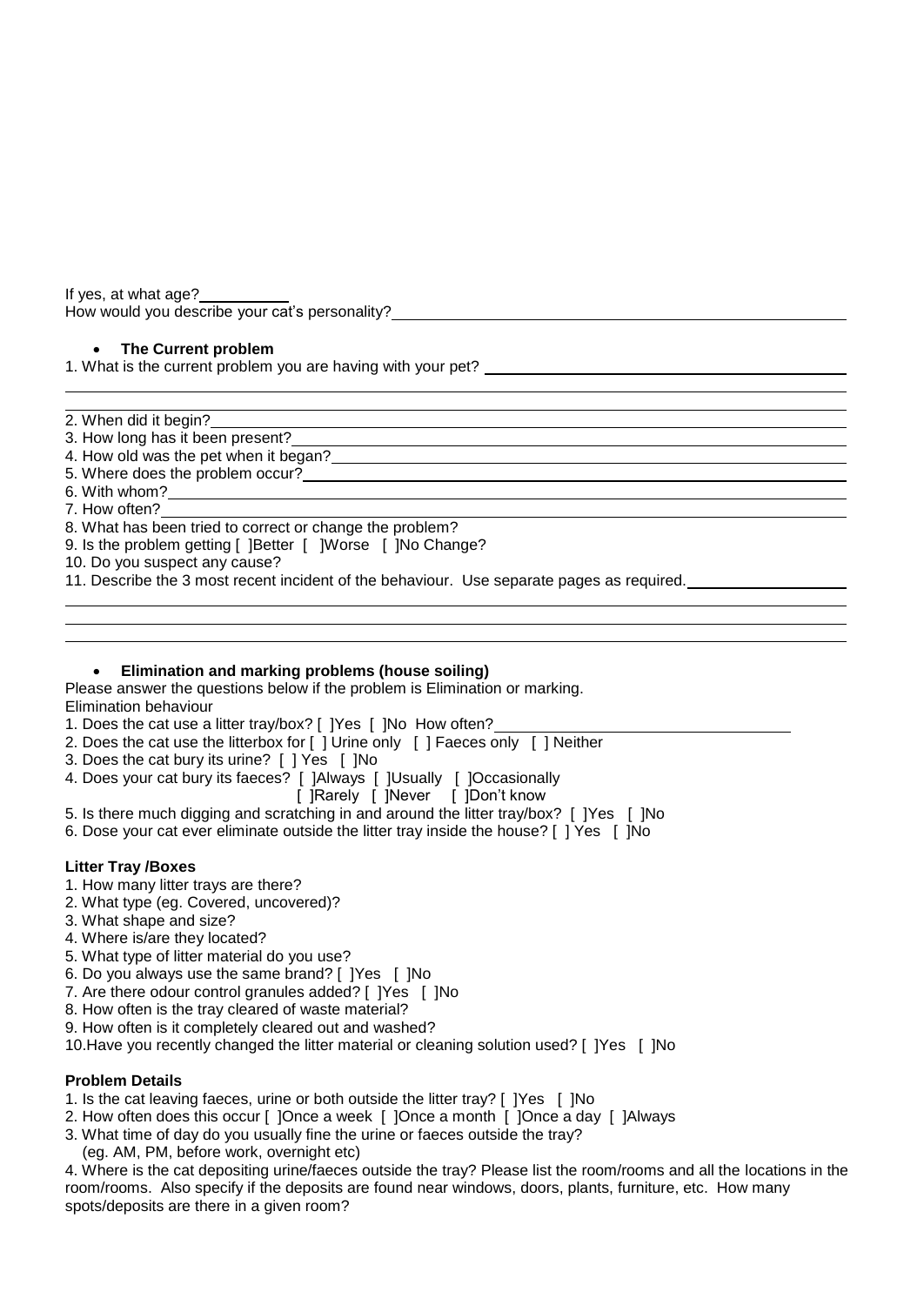| Room | Locations | Number of spots/deposits |
|------|-----------|--------------------------|
|      |           |                          |
|      |           |                          |
|      |           |                          |
|      |           |                          |
|      |           |                          |

5. On the back of this page, please draw a floor plan of the house, noting the litter tray locations and sites of urination and/or defecation outside the tray. Please also include resting places in cases of conflict between cats and indicate any specific locations of such conflict.

- 6. Has there been a change in litter tray location? [ ]Yes [ ]No If yes. How recent was this?
- From where to where?
- 7. Has there been a change in letter type? [ ]Yes [ ]No If yes. How recent was this? From what to what?
- 8. Has there been a change in litter tray cleaning routine? [ ]Yes [ ]No
	- Is the box cleaned less or more often? [ ]Less often [ ]More often

9. When the problem first began, can you recall any unusual incident or anything that might have upset the cat? (For example, moving house, new room mates, unusual noises, new work hours, addition of another pet, a new baby, food changes)

- 10. Have there been any recent changes in your personal routine?
- 11. Have there been any recent changes in living arrangements?
- 12. Have you ever caught the cat depositing urine or faeces outside the litter tray? [ ]Yes [ ]No What was your response?
	- What was the cats response?
- 13. What posture does the cat assume when urinating or spraying outside the box? [ ]Standing [ ]Squatting
- 14. Where is the urine located? [ ]On the floor [ ]On the walls about 15 20 cm up from the floor?

# **Aggression**

Please answer the questions below if the problem is Aggression.

1. Describe the most recent incident and the setting it occurred in (please try to be very precise, as if you were drawing a picture):

-Where was the pet?

-Where was everyone in relation to the pet?

-What was everyone doing before the incident? .

-What did the pet do? .

-What was the pet's body posture? Describe the position of ears, tail, face, hair on back, or draw a picture if necessary.

2. What was your reaction to the behaviour? .

3. How did the pet react to your reaction? .

- 4. Was there any punishment?
- 5. If there was a bite wound was it a puncture wound or a tear?

6. Going back in time, describe 3 most recent incidents of the behaviour. Please use additional pages if needed.

7. How frequently dose the problem occur?[ ]times per day, [ ]times per week [ ] times per month [ ]times per year 8. When does the problems occur?

-When left alone? [ ]always [ ]usually [ ]rarely [ ]never

-When family members are present? [ ]always [ ]usually [ ]rarely [ ]never

**Medical History**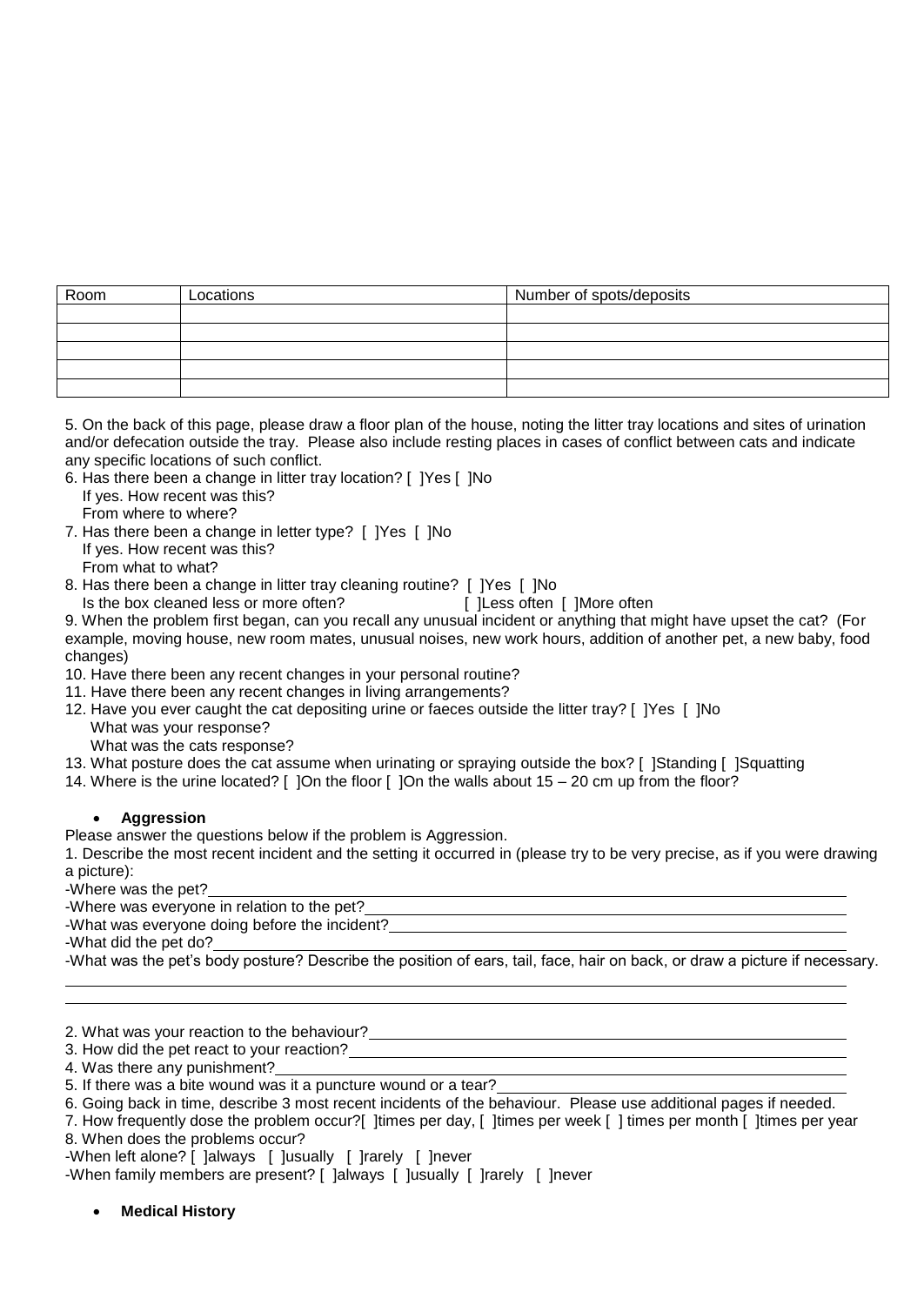- 1. Please give a brief medical history, especially recurrent problems(such as furballs and fight injuries) and treatment. Use an extra sheet if necessary.
- 2. Vaccination status **Exercísies Contract Contract Contract Contract Contract Contract Contract Contract Contract Contract Contract Contract Contract Contract Contract Contract Contract Contract Contract Contract Contra**
- 3. Date last wormed .

| 4. Is your cat currently on any regular medications such as allergy medication, herbal or homeopathic remedies?                                                  |      |  |  |
|------------------------------------------------------------------------------------------------------------------------------------------------------------------|------|--|--|
| Drug/Remedy                                                                                                                                                      | Dose |  |  |
|                                                                                                                                                                  |      |  |  |
|                                                                                                                                                                  |      |  |  |
|                                                                                                                                                                  |      |  |  |
| 5. Has your cat been on medication for his/her behaviour in the past? If Yes, please list name and dosage of<br>medications, including herbals and homeopathics. |      |  |  |
| Drug/Remedy<br>Dose                                                                                                                                              |      |  |  |

| Drug/ Remedy | Dose |
|--------------|------|
|              |      |
|              |      |
|              |      |

6. Is your cat on any medication for his/her behaviour now? If Yes, please list name and dosage of medications, including herbals and homeopathics.

| Drug/ Remedy | Dose |
|--------------|------|
|              |      |
|              |      |
|              |      |

# **Early History**

- 1. Please give details of your cat's early life, if known, including litter size, age of weaning, age when obtained, whether raised outside or indoors, of orphan or stray, whether hand-reared, etc.
- 2. How much interaction did the kitten have with people in the first year of its life?
- 3. What method of house training was used?
- 4. How did you react to any mistakes during house training?
- 5. Did your kitten attend kitten 'parties' or classes? If so, please give details

# **Daily Activities**

# **Diet and Feeding**

- 1. What types of food (including brands) do you give your cat?
- 2. How much does he/she eat a day? Please state actual weight if known
- 3. When and where is the cat fed?
- 4. Who feeds the cat?
- 5. Is his/her appetite good or poor? [ ]Good [ ]Poor
- 6. Does your cat eat quickly or slowly? [ ]Quickly [ ]Slowly
- 7. What are his/her favourite foods?
- 8. How much water does your cat drink each day?
- 9. How much milk does your cat drink each day?
- 10. Do you add supplements or tidbits to the diet? [  $\overline{Y}$  |  $\overline{Y}$  |  $\overline{X}$  |  $\overline{X}$  |  $\overline{X}$  |  $\overline{X}$  |  $\overline{X}$  |  $\overline{X}$  |  $\overline{X}$  |  $\overline{X}$  |  $\overline{X}$  |  $\overline{X}$  |  $\overline{X}$  |  $\overline{X}$  |  $\overline{X}$  |  $\overline$ If yes, why?

#### **Sleeping and Waking**

1. Where does your cat sleep at night?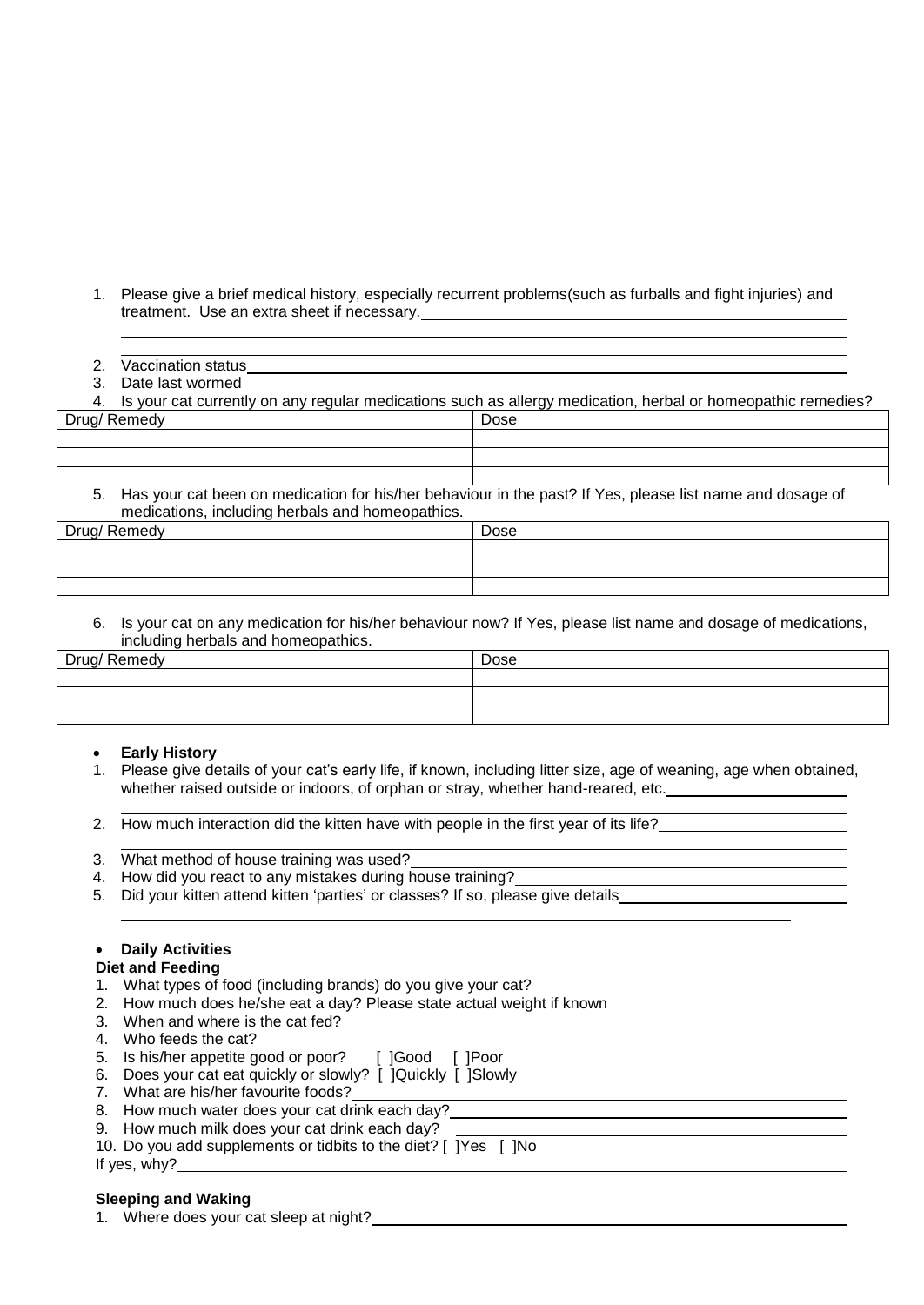2. Where does your cat sleep during the day? 3. Is your cat active at night? [ ]Yes [ ]No 4. When does he/she get up in the morning? 5. Does your cat tend to seek out high places to rest? [ ]Yes [ ]No 6. Where can the cat normally be found during the day? **Going outside** 1. Does your cat have access to a garden or yard? [ ]Yes [ ]No 2. Is access controlled or free through a cat door? 3. How often would you see other cats in your garden? [ ]Daily [ ]Several times per week [ ]Weekly [ ]Rarely 4. How much time is spent outdoors by your cat each day? In summer **In winter** 5. Is your dog keen is explore when on its own? **Toileting** 1. Does your cat ever eliminate outside the litter box inside the house? [ ]Yes [ ]No If Yes, please fill in the elimination section under current problem at the beginning of this questionnaire. If No; 2. Do you provide a litter box? [ ]Yes [ ]No 3. If yes, how many? 4. Where is/are it/they located? 5. Does the cat use the box on a regular basis? [ ]Yes [ ]No 6. How frequently is the box cleared of waste material?

# **Roaming**

- 1. What area is available to the cat to roam?
- 2. How far does it roam on average? [ ]Stays in garden [ ]May go next door or two [ ]Further ranging
- 3. Does your cat stay away from home for several days at a time [ ]Yes [ ]No

#### **Territory**

1. Does the cat defend territory against other cats? [ ]Yes [ ]No If yes, describe its reaction

# **Hunting**

- 1. Does your cat catch prey and bring it into the house? [ ]Occasionally [ ]Regularly
- 2. What type of prey does it catch?

# **Play**

- 1. Is your cat playful? [ ]Yes [ ]No
- 2. Is there any specific time devoted to play and/or training on a daily basis? [ ]Yes [ ]No
- If so, how much?
- 3. Who initiates play: People or the pet?
- 4. Does your cat come when called or do any tricks? [ ]Yes [ ]No

#### **Home Alone**

- 1. Typically, how long is your cat alone without people on any given day?
- 2. What arrangements are made for the cat if you are away from home such as on holiday?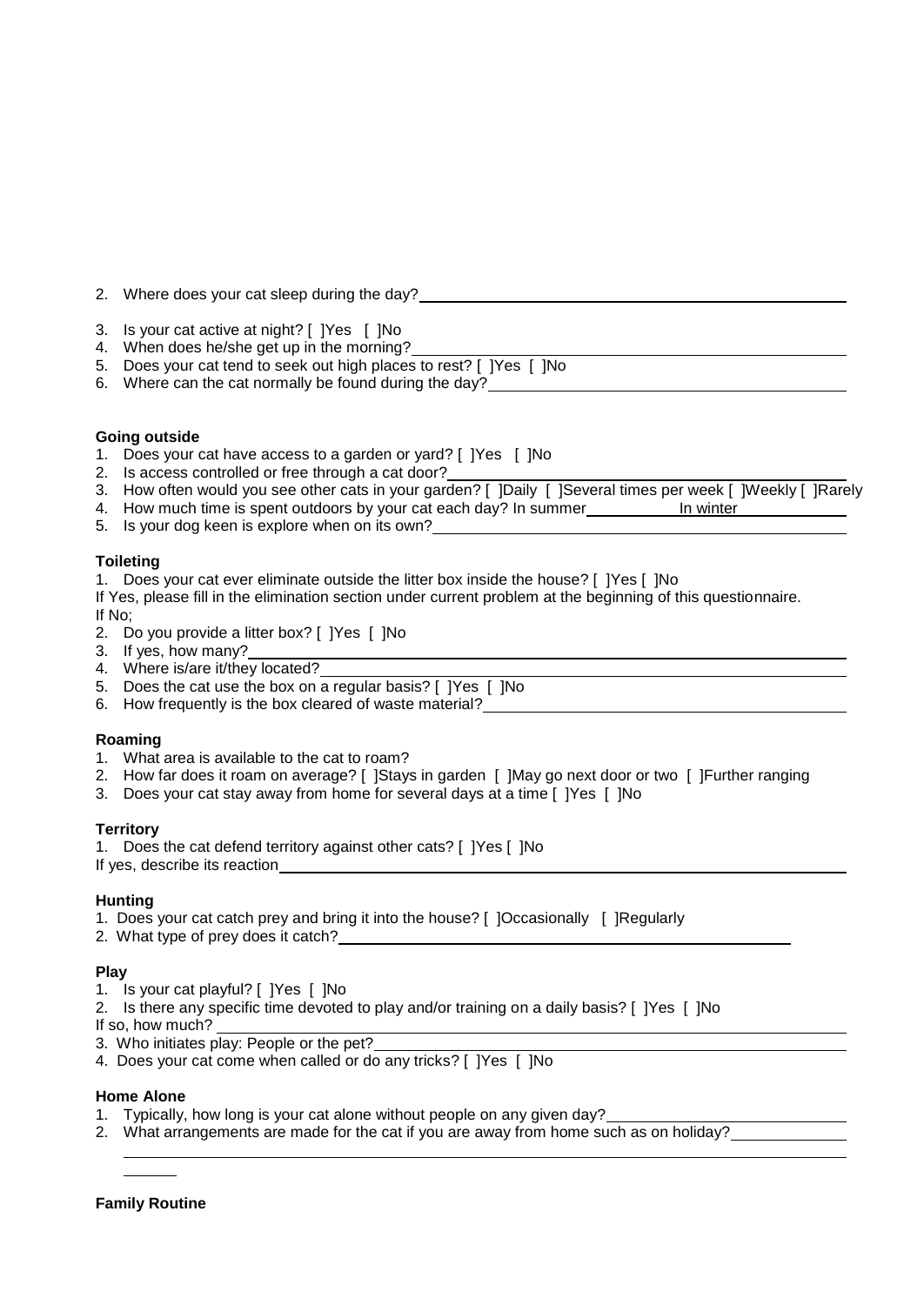1. Has there been a change in your household routine such as now work hours, new baby, moving, new house members, visitors, boarding or diet change? [ ]Yes [ ]No Please give details

# **Interaction with Family Members**

# **The home environment**

- 1. What type of home do you have (eg, flat apartment house)
- 2. How would you describe your home?[ ]Quiet [ ]Lively [ ]Chaotic
- 3. What areas of the house does your cat have access to?
- 4. Please draw on a separate sheet of paper a map of the layout of your home indicating the cat's key areas (eg. Feeding, litter, favourite rest areas). Please indicate any windows through which the cat can see the outside.
- 5. Is your cat keen to explore? [ ]Yes [ ]No

#### **Interaction with others**

#### **Reaction to visitors**

- 1. How does your pet behave when visitors come to the house? (eg. Hides, acts interested, interacts with them)?
- 2. Is the behaviour different towards familiar and unfamiliar people?
- 3. Is your cat quick to approach new people?
- 4. Has your cat ever bitten or attacked anyone?
- Please fill in details of any visitors to the home.

| <b>U.</b> The down in a details be any visitors to the nome. |         |                                                              |               |  |  |
|--------------------------------------------------------------|---------|--------------------------------------------------------------|---------------|--|--|
| Individual<br>(eg friend, tradesperson,<br>postie)           | Purpose | Time and days<br>(eg Frequent, occasional,<br>rare visitors) | Cats reaction |  |  |
|                                                              |         |                                                              |               |  |  |
|                                                              |         |                                                              |               |  |  |
|                                                              |         |                                                              |               |  |  |
|                                                              |         |                                                              |               |  |  |

#### 6. What is the cat's response to other visitors?

| Frequent<br>VISItors | Visitors<br>⊃ccasıonal <sup>.</sup> | Rare<br>≅∨isitors |
|----------------------|-------------------------------------|-------------------|
|                      |                                     |                   |
|                      |                                     |                   |

#### 7. Please describe your dog's reaction to each of the following:

|                   | In the home | Out of the home |
|-------------------|-------------|-----------------|
| Familiar men      |             |                 |
| Familiar women    |             |                 |
| Familiar children |             |                 |
| Unknown med       |             |                 |
| Unknown women     |             |                 |
| Unknown children  |             |                 |
| Familiar dogs     |             |                 |
| Unknown dogs      |             |                 |
| Other animals     |             |                 |
| Crowds busy areas |             |                 |